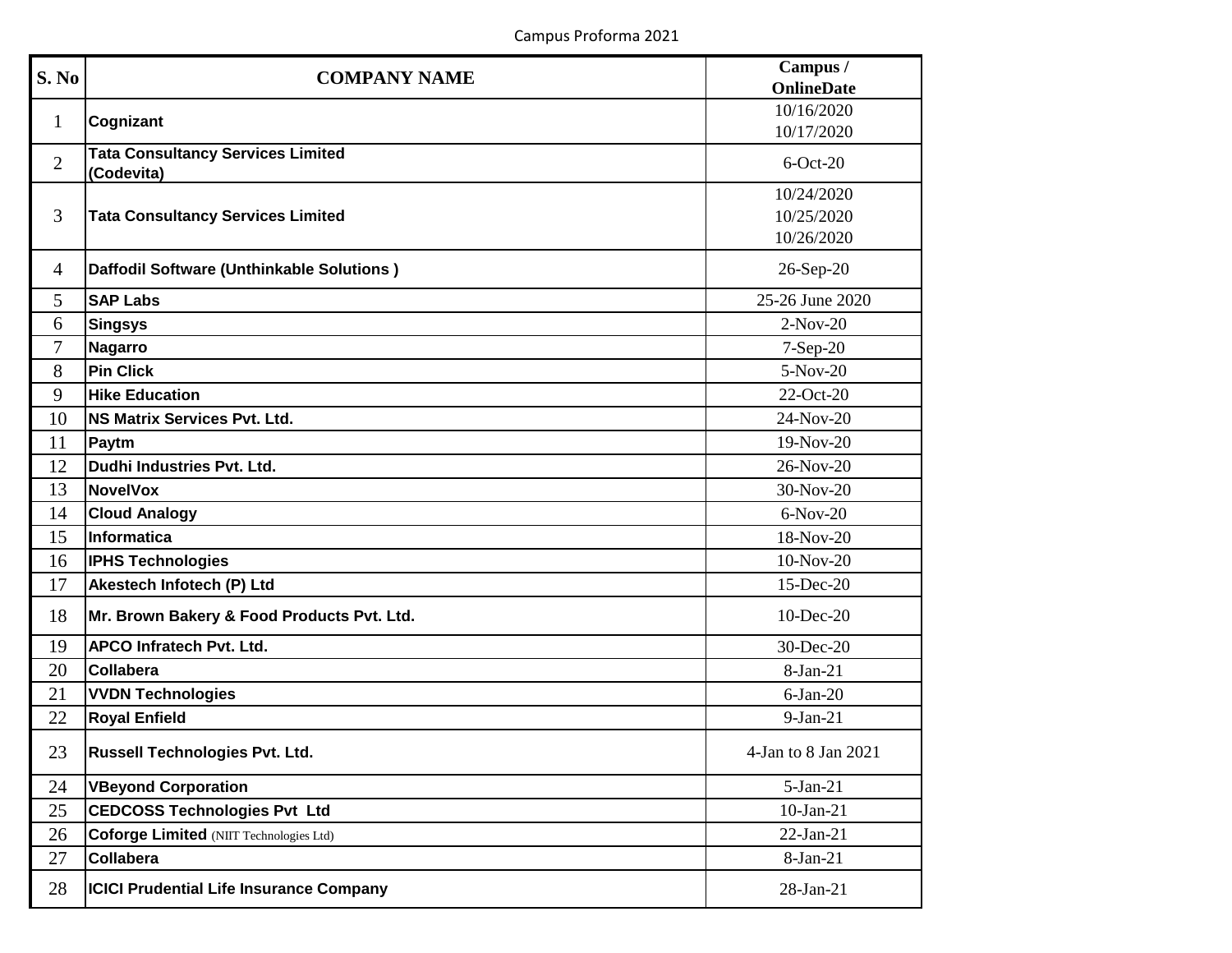| S. No | <b>COMPANY NAME</b>                                       | Campus /          |
|-------|-----------------------------------------------------------|-------------------|
|       |                                                           | <b>OnlineDate</b> |
| 29    | <b>GVK EMRI</b>                                           | $25$ -Jan-21      |
| 30    | <b>Gainsight Software Pvt. Ltd.</b>                       | $3-Jan-21$        |
| 31    | <b>Certybox</b>                                           | 6-7 Feb 2021      |
| 32    | Svayam Infoware Pvt. Ltd.                                 | 10-Feb-21         |
| 33    | <b>SRDT</b>                                               | $15$ -Jan-21      |
| 34    | <b>Hexaware</b>                                           | $20$ -Jan-21      |
| 35    | <b>IDFC First Bank</b>                                    | 15-Feb-21         |
| 36    | <b>Kotak Life Insurance</b>                               | 20-Feb-21         |
| 37    | Triveni Almirah Pvt. Ltd.                                 | 8-Feb-21          |
| 38    | Triveni Almirah Pvt. Ltd.                                 | 8-Feb-21          |
| 39    | Triveni Almirah Pvt. Ltd.                                 | 8-Feb-21          |
| 40    | <b>Morris Garages</b>                                     | 15-Feb-21         |
| 41    | <b>Anglo Eastern</b>                                      | $25-Jan-21$       |
| 42    | Mobiloitte                                                | $22-Jan-21$       |
| 43    | <b>SmartBrains Engineers &amp; Technologies Pvt. Ltd.</b> | 13-Feb-21         |
| 44    | <b>MSwipe Technologies</b>                                | 15-Mar-21         |
| 45    | <b>ThoughtWorks</b>                                       | 28-Jan-21         |
| 46    | <b>SHUBHMOBI TECH</b>                                     | 30-Jan-21         |
| 47    | <b>Mountblue Technologies</b>                             | $2$ -Feb-21       |
| 48    | Chegg India Pvt. Ltd.                                     | 23-Mar-21         |
| 49    | Managineers Educational Services India (P) Ltd.           | 25-Mar-21         |
| 50    | <b>Wipro Hr Services</b>                                  | 26-Feb-21         |
| 51    | <b>NJSV IT SOLUTIONS PVT LTD (PINGG)</b>                  | 27-Feb-21         |
| 52    | <b>Pulsus Health Tech LLP</b>                             | $5-Apr-21$        |
| 53    | <b>ThoughtWorks</b>                                       | 28-Jan-21         |
| 54    | <b>CEDCOSS Technologies Pvt Ltd</b>                       | 24-Mar-21         |
| 55    | <b>Magic EdTech</b>                                       | 5-Mar-21          |
| 56    | <b>Zenus Group</b>                                        | $7-Apr-21$        |
| 57    | <b>Care Health Insurance</b>                              | $6-Apr-21$        |
| 58    | <b>Wipro Hr Services</b>                                  | 26-Feb-21         |
| 59    | <b>Mobcoder</b>                                           | $10$ -Apr-21      |
| 60    | <b>BANTUS WOODCRAFT</b>                                   | $11-Apr-21$       |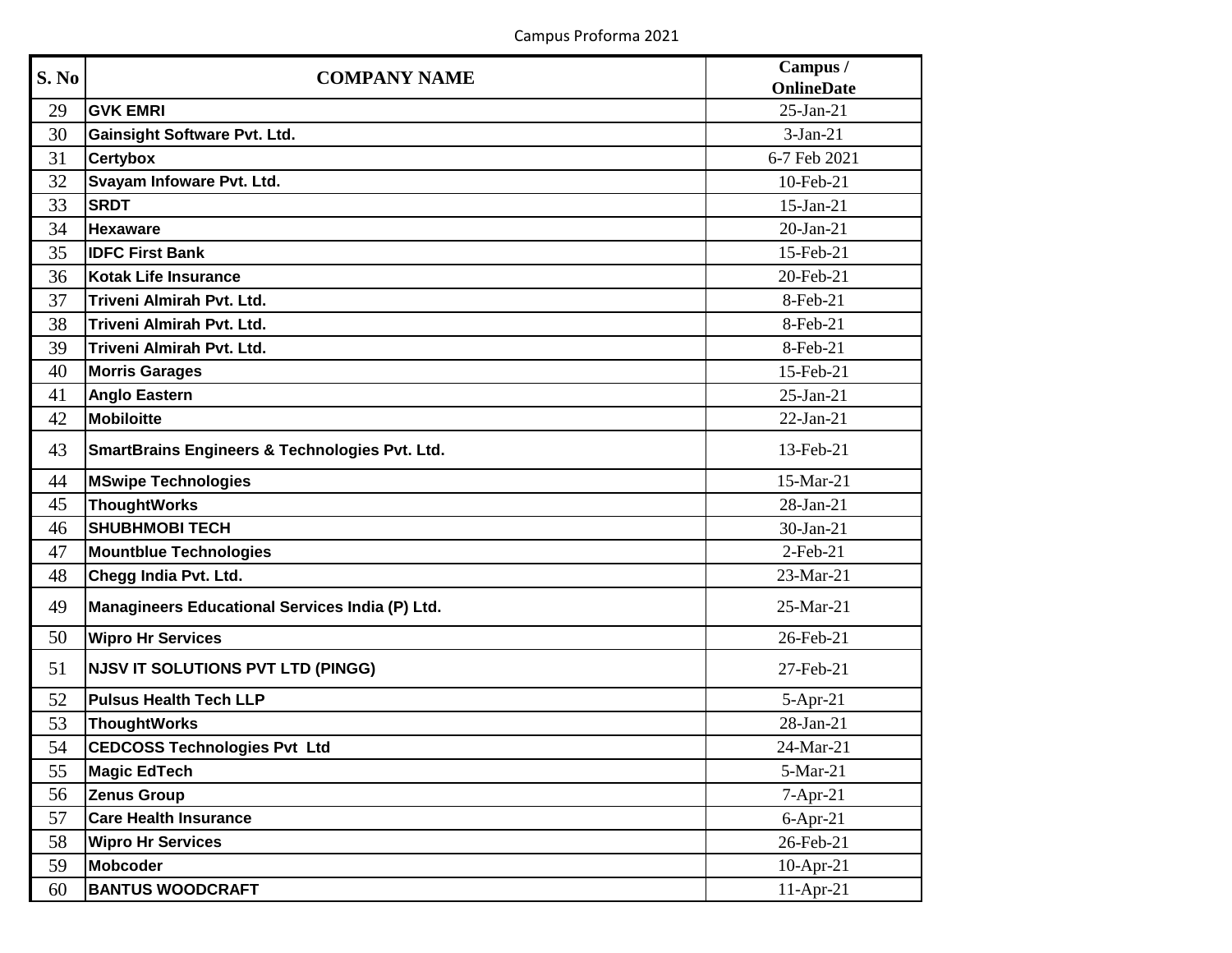| S. No | <b>COMPANY NAME</b>                                | Campus /<br><b>OnlineDate</b> |
|-------|----------------------------------------------------|-------------------------------|
| 61    | <b>Cedcoss Technologies Private Limited</b>        | 24-Mar-21                     |
| 62    | <b>Nagarro</b>                                     | 7-Sep-20                      |
| 63    | <b>Devi Computronics Private Limited</b>           | 8-Sep-20                      |
| 64    | <b>Awasthi Electric &amp; Construction Company</b> | 10-Feb-21                     |
| 65    | <b>Saraswati Dental College</b>                    | 15-Feb-21                     |
| 66    | <b>Collabera</b>                                   | 8-Jan-21                      |
| 67    | <b>BSD Projects (Dreamz Group)</b>                 | 13-Apr-21                     |
| 68    | <b>Polycab India Ltd</b>                           | 17-Apr-21                     |
| 69    | <b>Wipro Hr Services</b>                           | 26-Feb-21                     |
| 70    | Metacube Software Pvt. Ltd.                        | 27-Apr-21                     |
| 71    | <b>HSBC Technology India</b>                       | 11 to 15 Jan 2021             |
| 72    | <b>PlanetSpark</b>                                 | $20-Ian-21$                   |
| 73    | <b>Star Health Insurance</b>                       | 7-Apr-21                      |
| 74    | <b>PWC</b>                                         | $8-Apr-21$                    |
| 75    | IndiaMart InterMesh Ltd.                           | $12$ -Apr-21                  |
| 76    | <b>Infosys</b>                                     | $10$ -Dec-20                  |
| 77    | North Shore Technologies (P) Ltd.                  | 12-Dec-20                     |
| 78    | <b>Wipro Limited</b>                               | $10-Jan-21$                   |
| 79    | <b>HCL Technologies</b>                            | 11-Feb-21                     |
| 80    | <b>Tata Consultancy Services</b>                   | 18-19 Feb 2021                |
| 81    | <b>Deloitte</b>                                    | 20-Feb-21                     |
| 82    | <b>RAPIDD Technologies</b>                         | 22-Feb-21                     |
| 83    | <b>SSDB Tech Services Pvt. Ltd.</b>                | 18-19 March 2021              |
| 84    | <b>InventIP Legal Services LLP</b>                 | 21-Mar-21                     |
| 85    | <b>Accenture</b>                                   | 22-Mar-21                     |
| 86    | <b>Bajaj Finance Limited</b>                       | 25-Mar-21                     |
| 87    | <b>TANKUP DIGITAL FUELING SPECIALIST</b>           | 26-Mar-21                     |
| 88    | <b>Clink Softech</b>                               | $5-Jun-21$                    |
| 89    | <b>Savantis India</b>                              | $10$ -Jun-21                  |
| 90    | <b>Nucleus Software</b>                            | $12$ -Jun-21                  |
| 91    | Huron Eurasia India Private Limited                | $13$ -Jun-21                  |
| 92    | <b>Indospirit Group</b>                            | $20$ -Apr-21                  |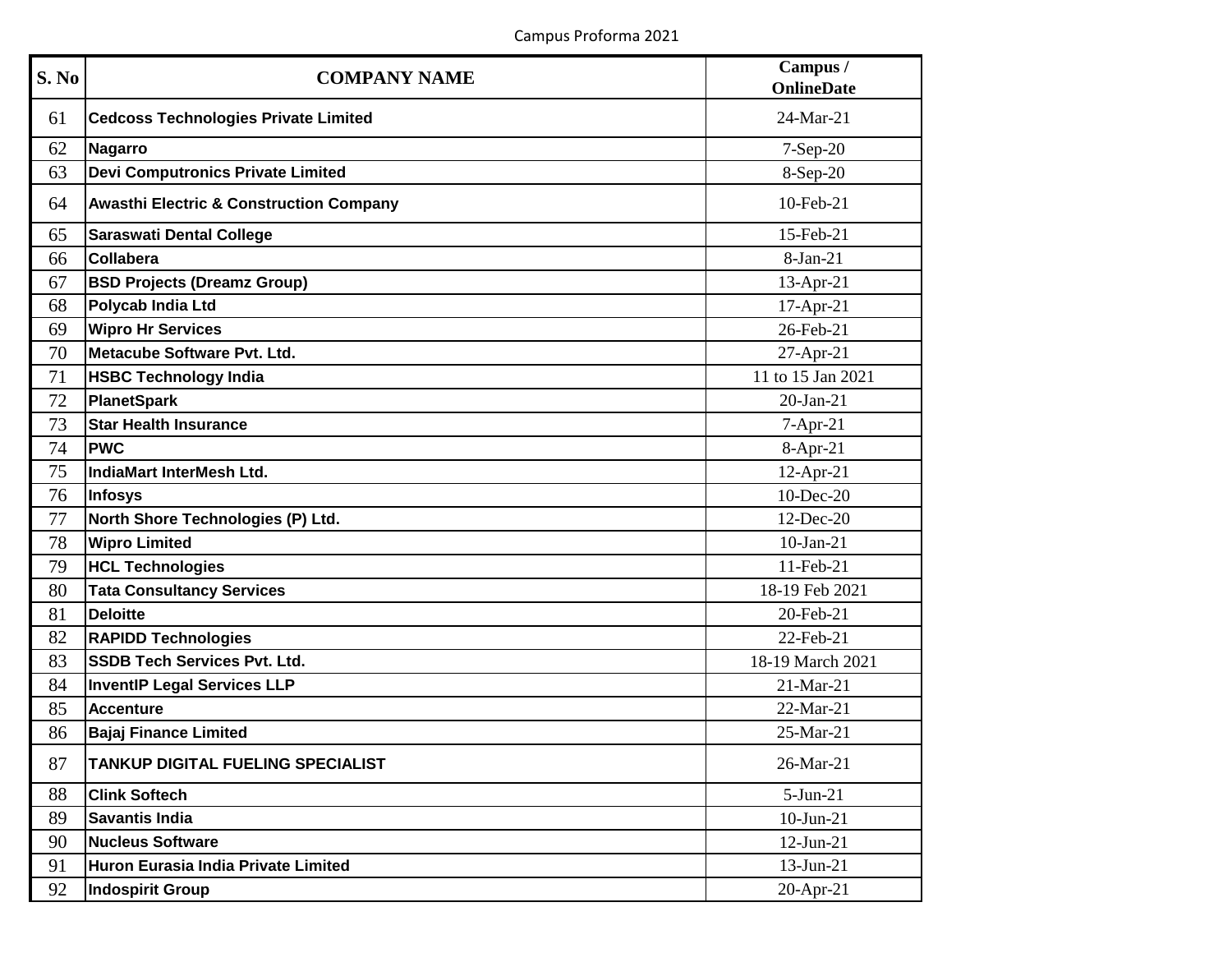| S. No | <b>COMPANY NAME</b>                   | Campus /                |
|-------|---------------------------------------|-------------------------|
|       |                                       | <b>OnlineDate</b>       |
| 93    | upGradjeet                            | $10$ -Jun-21            |
| 94    | <b>Reliance Digital</b>               | 15-Jun-21               |
| 95    | <b>Manikaran Power Ltd.</b>           | $10$ -Jul-21            |
| 96    | 83Incs Softech Private Limited        | $15$ -Jul-21            |
| 97    | <b>ARTECH</b>                         | 10-Mar-21               |
| 98    | <b>BLOOMCAP EDU VENTURE PVT. LTD.</b> | 15-Mar-21               |
| 99    | <b>Hexaview Pvt. Ltd.</b>             | 18-Mar-21               |
| 100   | <b>Knoldus Software</b>               | 19-Mar-21               |
| 101   | On-Graph Technologies Pvt. Ltd.       | 20-Mar-21               |
| 102   | <b>TRANZITA SYSTEMS</b>               | $10-Jun-21$             |
| 103   | <b>WhiteHatJr.</b>                    | 26-May-21               |
| 104   | <b>Muvro Technologies</b>             | 25-Mar-21               |
| 105   | <b>DMart</b>                          | $12-Jun-21$             |
| 106   | <b>APV Technologies Pvt Ltd.</b>      | 15-May-21               |
| 107   | <b>Ramky Enviro Engineers Limited</b> | $10$ -Jun-21            |
| 108   | Sopra Steria                          | $17-Apr-21$             |
| 109   | Newgen Software Technologies Limited  | 5-May-21                |
| 110   | Capgemini                             | 28 april to 11 May 2021 |
| 111   | <b>Wiley mthree</b>                   | 27-Aug-21               |
| 112   | <b>QA Infotech</b>                    | $12-Jun-21$             |
| 113   | <b>Fujiyama Power Systems</b>         | $22-Jul-21$             |
| 114   | Okaya                                 | 22-Jul-21               |
| 115   | <b>The Beeaar Group</b>               | $20 -$ Jul-21           |
| 116   | <b>GATI KWE</b>                       | 28-Jul-21               |
| 117   | Mobiloitte                            | $22-Jan-21$             |
| 118   | eTeam                                 | $30 -$ Jul $-21$        |
| 119   | Unicode Systems Private Limited       | $10-Jun-21$             |
| 120   | <b>Tata Communications</b>            | 30-Jun-21               |
| 121   | <b>KP Reliable</b>                    | $9-Aug-21$              |
| 122   | <b>Extramarks</b>                     | $9-Aug-21$              |
| 123   | <b>JBM GROUP</b>                      | $5-Aug-21$              |
| 124   | Byju's                                | 11-14 Aug 2021          |